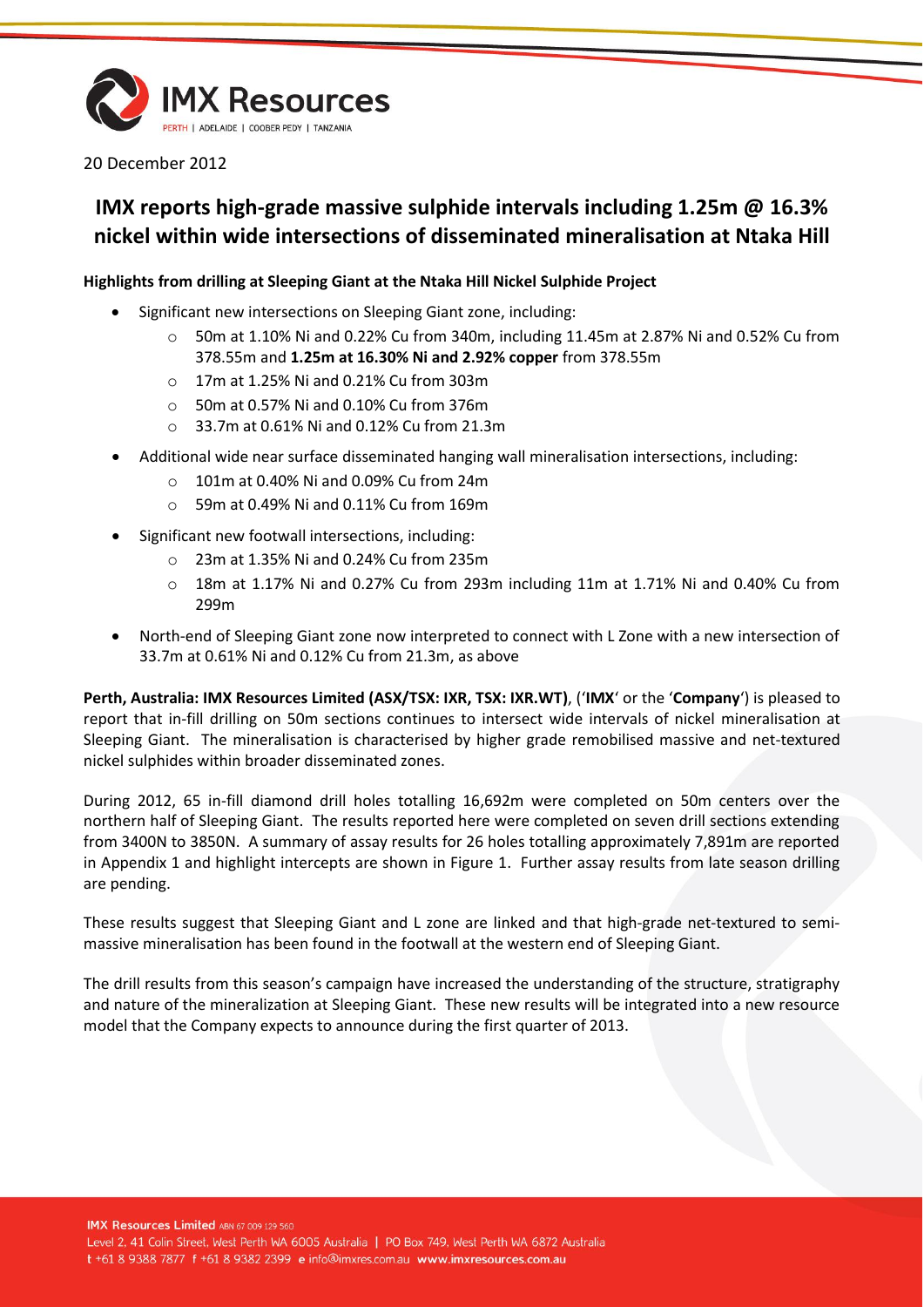Managing Director Neil Meadows commented "*We are very encouraged by the latest high-grade results from the in-fill drilling which is continuing to demonstrate overall continuity of the Sleeping Giant mineralisation. We are confident that there are further zones of high-grade mineralisation to be discovered at Ntaka Hill, utilising the new and improved exploration techniques that IMX's team has brought to the exploration effort."*

AE Mondon

**NEIL MEADOWS Managing Director**

**For further information, please contact: Neil Meadows Managing Director Tel: +61 8 9388 7877 E: [nmeadows@imxres.com.au](mailto:nmeadows@imxres.com.au)**

**Investor Relations Tony Dawe Professional Public Relations Tel: +61 8 9388 0944 E[: tony.dawe@ppr.com.au](mailto:lesleyjohns@optusnet.com.au)**

## **Figure 1: Sleeping Giant drill intercepts over RTP vertical gradient magnetics (December 2012)**

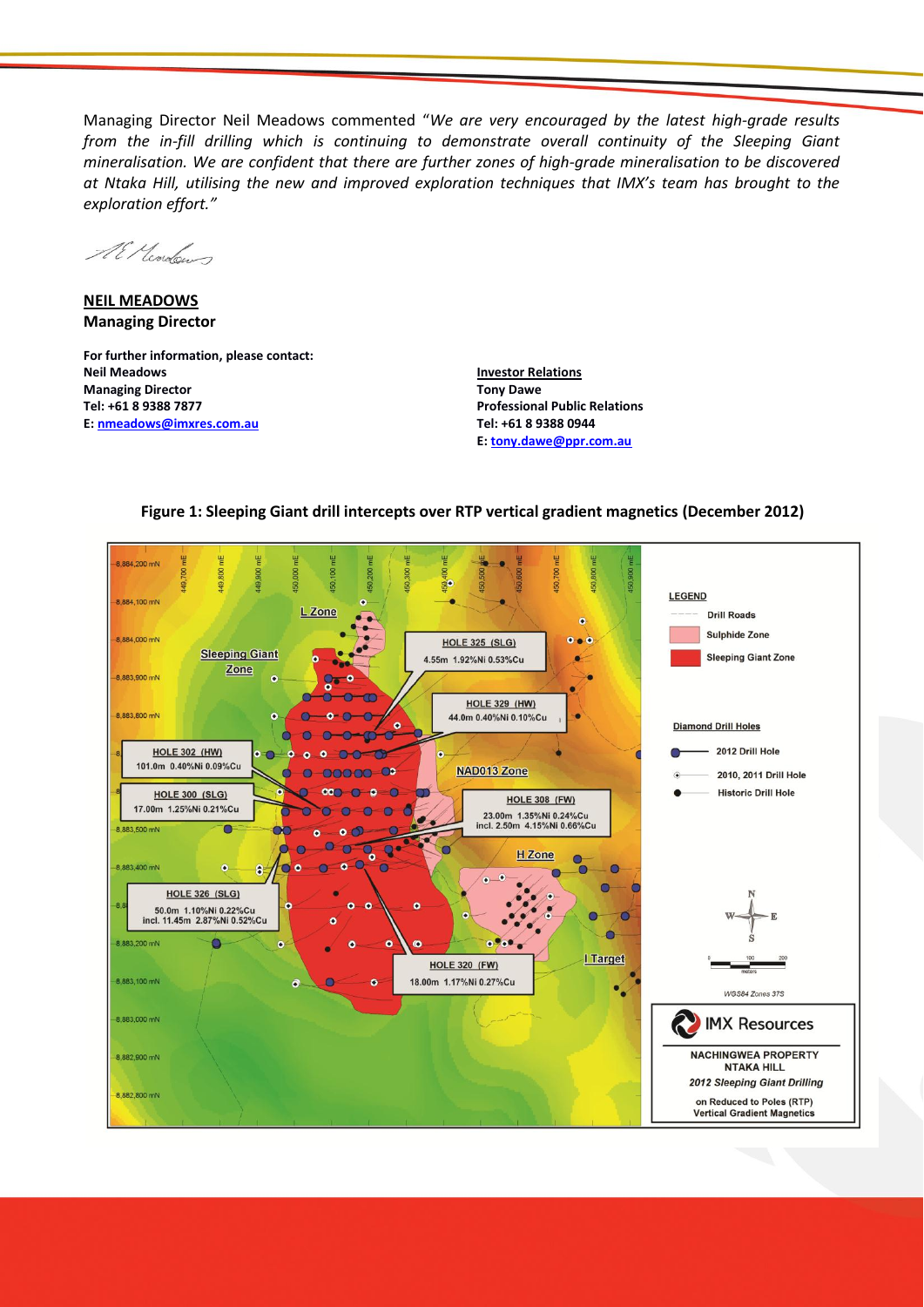### **Competent Persons / Qualified Person / NI 43-101 Statement**

Information in this announcement relating to exploration results is based on data collected under the supervision of, or compiled by, Patricia Tirschmann, P. Geo., who holds the position of Vice President, Exploration and is a full-time employee of IMX. Ms. Tirschmann is a registered member of the Association of Professional Geoscientists of Ontario and has sufficient relevant experience to qualify as a Competent Person under the 2004 Edition of the Australasian Code for the Reporting of Exploration Results, Mineral Resources and Ore Reserves. Ms. Tirschmann consents to the inclusion of the data in the form and context in which it appears.

### **Quality Control**

The drilling was completed by Capital Drilling (Tanzania) Limited. Drill core samples (NQ) are cut in half by a diamond saw on site. Half of the core is retained for reference purposes. Samples are generally 1.0 metre intervals or less at the discretion of the site geologists. Sample preparation is completed at the ALS Chemex preparation lab in Mwanza, Tanzania. Sample pulps are sent by courier to the ALS Chemex analytical laboratory in Vancouver, Canada. Blank samples and commercially prepared and certified Ni sulphide analytical control standards with a range of grades are inserted in every batch of 20 samples or a minimum of one per sample batch. Analyses for Ni, Cu and Co are completed using a peroxide fusion preparation and ICP-AES finish (Analytical Code ME-ICP81). Analyses for Pt, Pd, and Au are by fire assay with an ICP-AES finish (Analytical Code PGM-ICP23).

**Cautionary Statement**: The TSX does not accept responsibility for the adequacy or accuracy of this release. No stock exchange, securities commission or other regulatory authority has approved or disapproved the information contained herein. Readers are also cautioned to review the risk factors identified by IMX in its regulatory filings made from time to time with the ASX, TSX and applicable Canadian securities regulators.

#### **About IMX**

IMX is an Australian based mining and base and precious metal exploration company, listed on the Australian Securities Exchange and Toronto Stock Exchange (ASX / TSX Code: IXR; TSX:IXR.WT), with exploration projects located in Africa, Australia and North America.

In Africa, IMX owns and operates the highly prospective Nachingwea Exploration Project in south-east Tanzania, which includes the potentially world-class Ntaka Hill Nickel Sulphide Project. Nachingwea is highly prospective for nickel and copper sulphide, gold and graphite mineralisation. The Ntaka Hill Nickel Sulphide Project is one of the world's best undeveloped nickel sulphide projects and has the potential to produce a very clean, high quality premium nickel concentrate.

In Australia, IMX operates and owns 51% of the Cairn Hill Mining Operation, located 55 kilometres south-east of Coober Pedy in South Australia, where it produces a premium coarse-grained magnetite-copper-gold DSO product at a rate of 1.8Mtpa.

IMX is actively developing the Mt Woods Magnetite Project on the highly prospective Mt Woods Inlier in South Australia. IMX currently has a JORC Inferred Resource of 569Mt @ 27% Fe at the Snaefell Magnetite Deposit and a Global Exploration Target of between 200-380Mt @ 25-35% Fe elsewhere in the project. Studies indicate that coarse grained concentrates that could be produced at Snaefell have the potential to produce a direct sinter feed product which has the potential to attract a significant price premium.

IMX has also entered into a joint venture with OZ Minerals (the Mt Woods Copper-Gold JV Project) to explore the Mt Woods tenements for copper and gold. OZ Minerals is spending a minimum of \$20M for a 51% interest in the non-iron rights, with IMX retaining a 49% interest in the non-iron rights and 100% of the iron ore rights.

IMX owns 25.65% of Uranex (ASX: UNX), which is a dedicated uranium exploration company, which is developing the Mkuju Uranium project in southern Tanzania.

Visit: [www.imxresources.com.au](http://www.imxresources.com.au/)

**Forward looking statements:** This News Release includes certain "forward‐looking statements". Forward-looking statements and forward-looking information are frequently characterised by words such as "plan," "expect," "project," "intend," "believe," "anticipate", "estimate" and other similar words, or statements that certain events or conditions "may", "will" or "could" occur. All statements other than statements of historical fact included in this release are forward‐looking statements or constitute forward-looking information. There can be no assurance that such information of statements will prove to be accurate and actual results and future events could differ materially from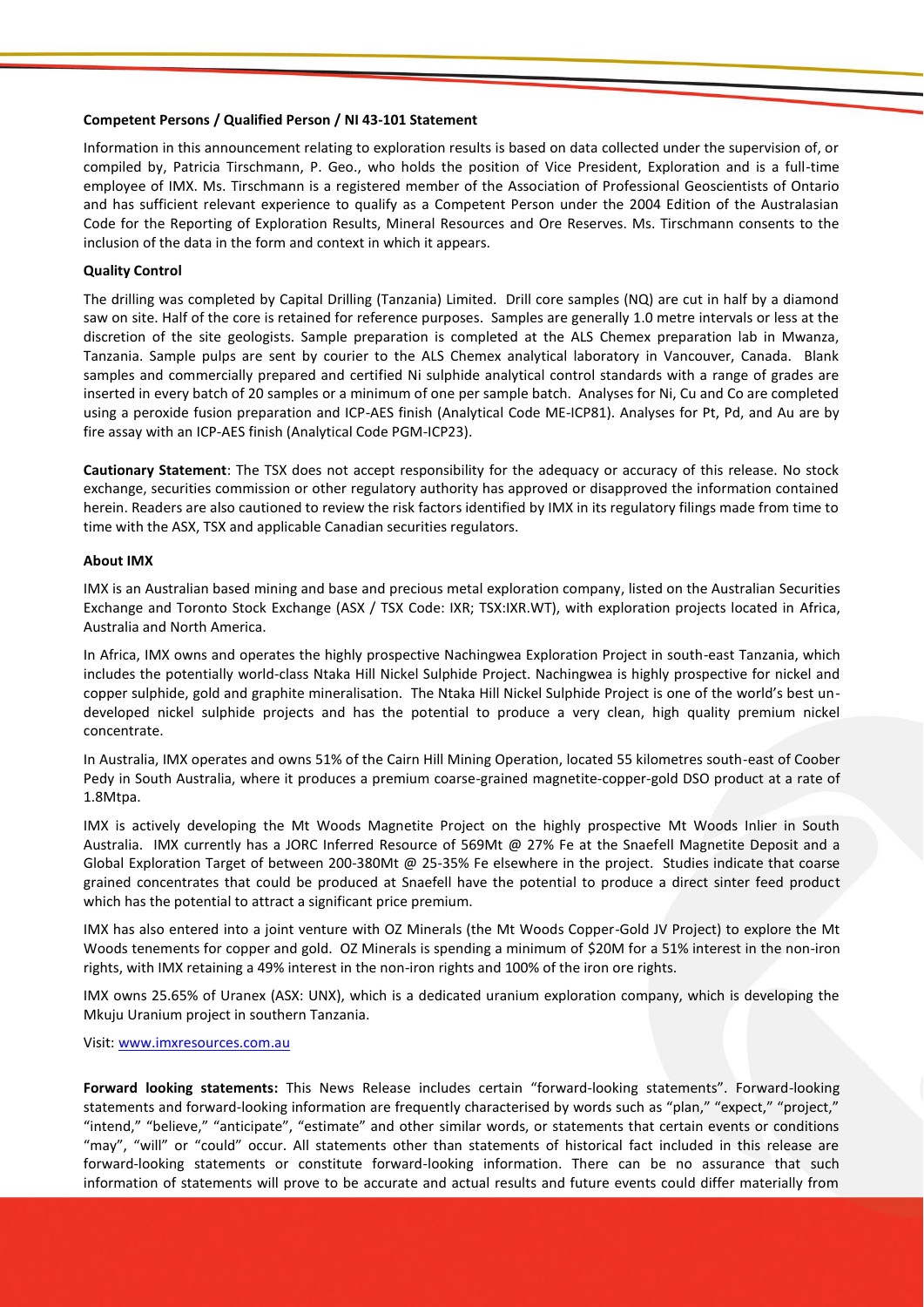those anticipated in such information. Important factors could cause actual results to differ materially from IMX's expectations.

These forward-looking statements are based on certain assumptions, the opinions and estimates of management and qualified persons at the date the statements are made, and are subject to a variety of risks and uncertainties and other factors that could cause actual events or results to differ materially from those projected in the forward-looking statements or information. These factors include the inherent risks involved in the exploration and development of mineral properties, the uncertainties involved in interpreting drilling results and other geological data, fluctuating metal prices, the possibility of project cost overruns or unanticipated costs and expenses, the ability of contracted parties (including laboratories and drill companies to provide services as contracted); uncertainties relating to the availability and costs of financing needed in the future and other factors. Mineral resources that are not mineral reserves do not have demonstrated economic viability. Exploration Target tonnage quantity and grades estimates are conceptual in nature only. These figures are not resource estimates as defined by the JORC (2004) or NI 43-101, as insufficient exploration has been conducted to define a mineral resource and it is uncertain if further exploration will result in the target being delineated as a mineral resource.

IMX undertakes no obligation to update forward-looking statements or information if circumstances should change. The reader is cautioned not to place undue reliance on forward-looking statements or information. Readers are also cautioned to review the risk factors identified by IMX in its regulatory filings made from time to time with the ASX, TSX and applicable Canadian securities regulators.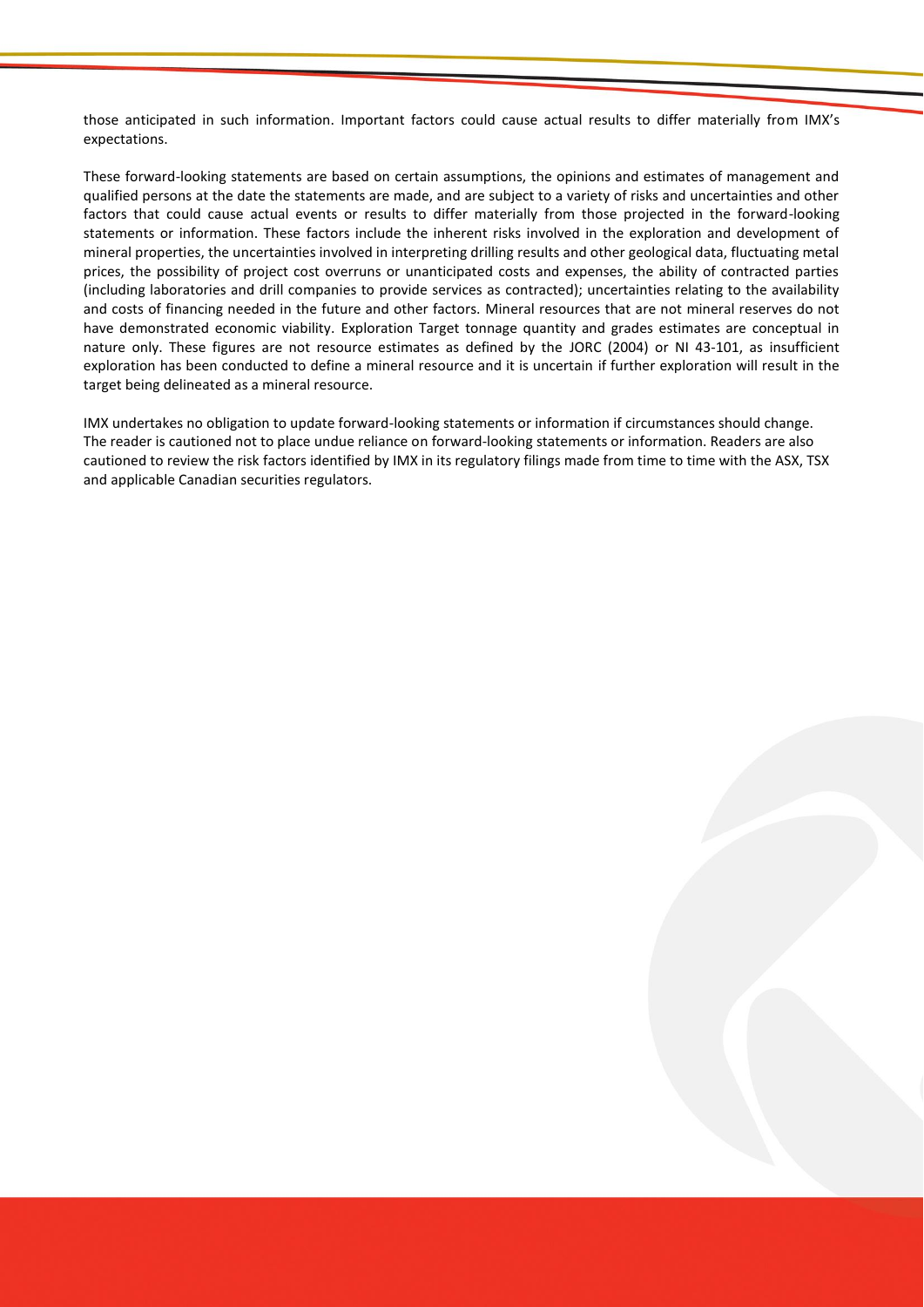**Drill hole (NAD12-) Location East/ North UTM:WGS84 Az / Dip Length (m) From (m) To (m) Interval (m) % Ni % Cu Zone Section 3850N** 327 450196E 8883850N 88 / -70 125.80 Incl. 21.30 22.70 55.00 31.00 33.70 8.30 0.61 1.05  $\overline{0.12}$ 0.17  $SLG/L$ Zone **Section 3750N** 325 450209E 8883750N  $262 / -63$  245.5 Incl. Incl. 161.00 224.45 224.45 226.05 164.30 229.00 227.90 226.60 3.30 4.55 3.45 0.55 0.49 1.92 2.40 8.50 0.10 0.53 0.68 2.16 HW SLG 328 450332E 8883757N 269 / -59 218.70 46.000 146.00 48.00 149.80 2.00 3.80 1.05 0.43 0.27 0.09 FW FW 330 449978E 8883750N 93 / -70 | 205.50 | 150.40 | 161.00 | 10.60 | 0.50 | 0.08 | HW **Section 3700N** 329 450227E 8883700N  $262 / -68$  301.2 Incl. 40.00 49.00 84.00 62.00 44.00 13.00 0.40 0.54 0.10 0.14 HW **Section 3550N (west to east)** 314 449976E 8883550N 89 / -70 380.80 Incl. 169.00 169.00 214.00 228.00 191.00 228.00 59.00 22.00 14.00  $0.49$ 0.55 0.71 0.11 0.13 0.18 HW 300 450032E 8883551N  $92 / -70$  345.0 Incl. Incl. 86.00 86.00 187.00 271.00 303.00 303.00 312.00 116.25 91.00 191.10 274.00 320.00 303.55 313.00 30.25 5.00 4.10 3.00 17.00 0.55 1.00 0.41 0.61 0.51 1.15 1.25 8.76 3.94 0.10 0.13 0.15 0.16 0.21 0.67 0.35 HW HW HW SLG 302 450086E 8883551N  $92 / -70$  311.5 Incl. Incl. 24.00 31.25 44.00 79.00 96.20 214.50 237.90 125.00 39.75 57.00 98.00 96.70 248.00 247.00 101.00 8.50 13.00 19.00 0.50 33.50 9.10 0.40 0.60 0.52 0.76 5.60 0.37 0.51 0.09 0.15 0.11 0.20 1.95 0.07 0.11 HW HW/SLG 304 450138E 8883551N 97 / -69 275.0 Incl. Incl. 129.00 164.00 225.00 225.00 176.00 172.00 238.00 229.30 47.00 8.00 13.00 4.30 0.30 0.52 0.51 0.87 0.08 0.11 0.09 0.14 HW SLG FW

**Appendix 1: Summary of Assay Results Sleeping Giant Zone and Ntaka Hill, Nachingwea Project, Tanzania**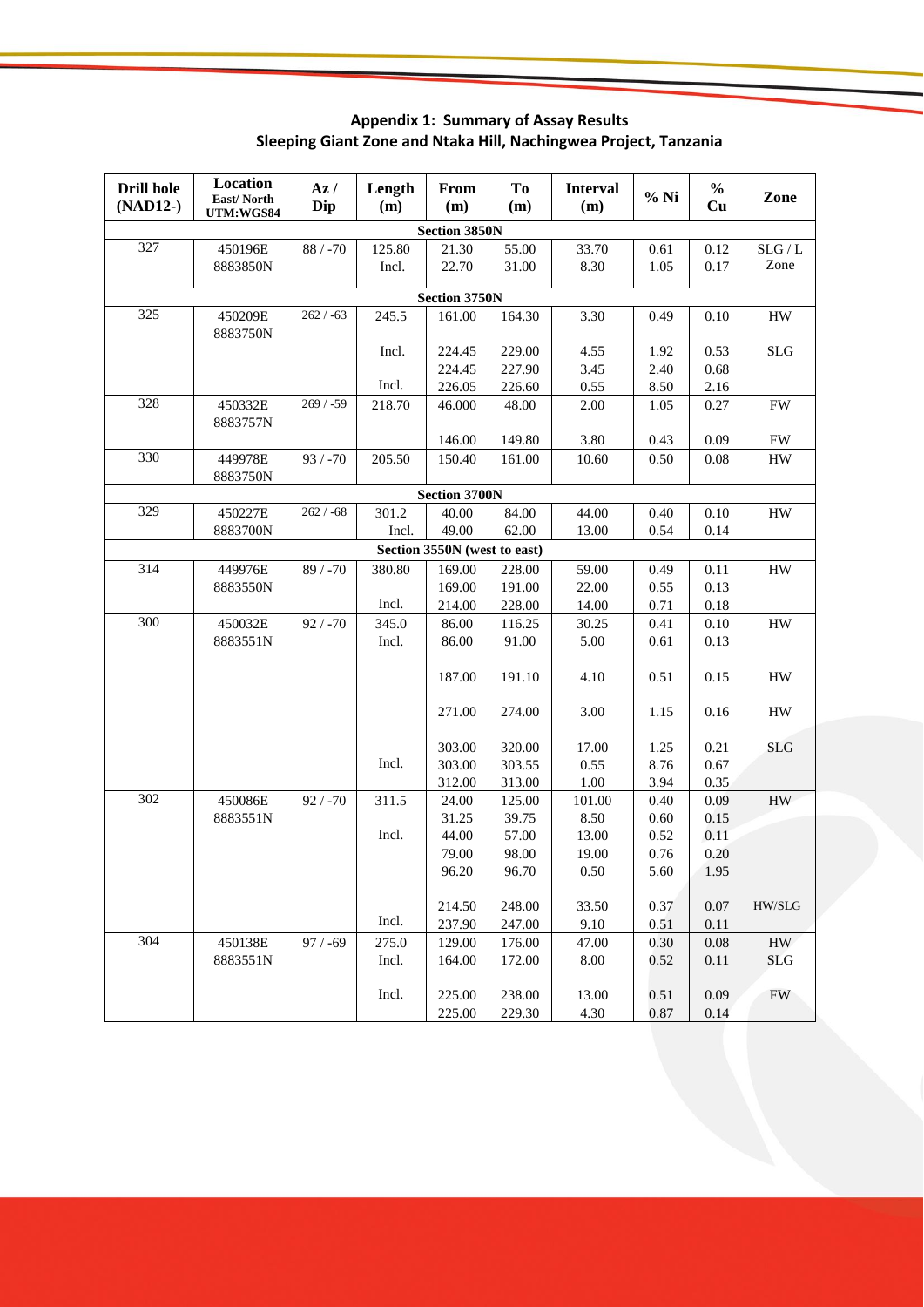| <b>Drill hole</b>            | Location<br>East/North | Az/         | Length | From                         | To     | <b>Interval</b> | $%$ Ni   | $\frac{0}{0}$ | Zone                         |
|------------------------------|------------------------|-------------|--------|------------------------------|--------|-----------------|----------|---------------|------------------------------|
| (NAD12-)                     | UTM:WGS84              | Dip         | (m)    | (m)                          | (m)    | (m)             |          | Cu            |                              |
| 316                          | 450197E                | $93 / -70$  | 263.50 | 48.05                        | 74.00  | 25.95           | 0.39     | 0.09          | $\rm HW/SLG$                 |
|                              | 8883551N               |             | Incl.  | 52.00                        | 60.60  | 8.60            | 0.71     | 0.16          |                              |
|                              |                        |             |        |                              |        |                 |          |               | <b>FW</b>                    |
|                              |                        |             |        | 199.00                       | 206.00 | 7.00            | 0.59     | 0.36          |                              |
|                              |                        |             |        | 213.00                       | 248.25 | 35.25           | 0.41     | 0.07          | ${\rm FW}$                   |
|                              |                        |             | Incl.  | 218.60                       | 224.00 | 5.40            | 0.69     | 0.09          |                              |
|                              |                        |             |        | 218.60                       | 219.00 | 0.60            | 3.61     | 0.17          |                              |
| 315                          | 450252E                | $94 / -69$  | 263.50 | 60.00                        | 70.00  | 10.00           | 0.36     | 0.09          | <b>FW</b>                    |
|                              | 8883551N               |             | Incl.  | 66.40                        | 67.30  | 0.90            | 1.25     | 0.32          |                              |
|                              |                        |             |        |                              |        |                 |          |               |                              |
|                              |                        |             |        | 121.00                       | 123.60 | 2.60            | 0.51     | 0.11          | ${\rm FW}/$<br><b>NAD013</b> |
|                              |                        |             |        | 177.00                       | 181.00 | 4.00            | 1.58     | 0.34          |                              |
|                              |                        |             | Incl.  | 179.00                       | 180.00 | 1.00            | 2.51     | 0.52          | <b>FW</b>                    |
| 309                          | 450304E                | $94 / -70$  | 150.8  | 40.00                        | 43.10  | 3.10            | 0.53     | 0.13          | <b>FW</b>                    |
|                              | 8883551N               |             |        |                              |        |                 |          |               |                              |
|                              |                        |             |        | 81.85                        | 92.00  | 10.15           | 0.45     | 0.19          | FW/                          |
|                              |                        |             |        |                              |        |                 |          |               | NAD013                       |
|                              |                        |             |        | 133.00                       | 137.00 | 4.00            | 0.50     | 0.12          | FW                           |
|                              |                        |             |        | Section 3500N (west to east) |        |                 |          |               |                              |
| 317                          | 449954E                | $94 / -70$  | 425.2  | 134.00                       | 151.00 | 17.00           | 0.33     | 0.05          | HW                           |
|                              | 8883501N               |             |        |                              |        |                 |          |               |                              |
|                              |                        |             | Incl.  | 178.15                       | 205.00 | 26.85           | 0.50     | 0.10          | ${\rm HW}$                   |
|                              |                        |             |        | 194.75                       | 199.00 | 4.25            | 1.11     | 0.23          |                              |
|                              |                        |             |        |                              |        |                 |          |               |                              |
|                              |                        |             |        | 221.00                       | 247.55 | 26.55           | 0.32     | 0.05          | HW                           |
|                              |                        |             |        | 360.60                       | 367.00 | 6.40            | 0.49     | 0.13          | SLG                          |
|                              |                        |             |        |                              |        |                 |          |               |                              |
| 322                          | 449980E                | $102 / -71$ | 272.6  | 143.45                       | 153.00 | 9.55            | 0.31     | 0.04          | <b>HW</b>                    |
|                              | 8883500N               |             |        |                              |        |                 |          |               |                              |
| 318                          | 450165E                | $93 / -69$  | 291.00 | 151.15                       | 160.25 | 9.10            | 0.75     | 0.15          | SLG                          |
|                              | 8883496N               |             | Incl.  | 154.00                       | 157.00 | 3.00            | 1.07     | 0.21          |                              |
|                              |                        |             |        |                              |        |                 |          |               |                              |
|                              |                        |             |        | 234.00                       | 237.00 | 3.00            | 0.57     | 0.15          | <b>FW</b>                    |
| 299                          | 450267E                | $95 / -70$  | 268.7  | 57.00                        | 63.00  | $6.00\,$        | $0.45\,$ | 0.07          | ${\rm HW}$                   |
|                              | 8883501N               |             |        | 119.00                       | 127.00 | 8.00            | 0.41     | 0.13          | FW/                          |
|                              |                        |             |        |                              |        |                 |          |               | NAD013                       |
| Section 3450N (west to east) |                        |             |        |                              |        |                 |          |               |                              |
| 326                          | 449972E                | $100 / -65$ | 427.2  | 181.05                       | 202.00 | 20.95           | 0.34     | 0.06          | HW                           |
|                              | 8883452N               |             |        |                              |        |                 |          |               |                              |
|                              |                        |             | Incl.  | 340.00                       | 402.00 | 62.00           | 0.95     | 0.19          | HW/SLG                       |
|                              |                        |             |        | 340.00                       | 390.00 | 50.00           | 1.10     | 0.22          |                              |
|                              |                        |             |        | 378.55                       | 390.00 | 11.45           | 2.87     | 0.52          |                              |
|                              |                        |             | Incl.  | 378.55                       | 379.80 | 1.25            | 16.30    | 2.92          |                              |
|                              |                        |             |        | 386.00                       | 388.00 | 2.00            | 3.11     | 0.35          |                              |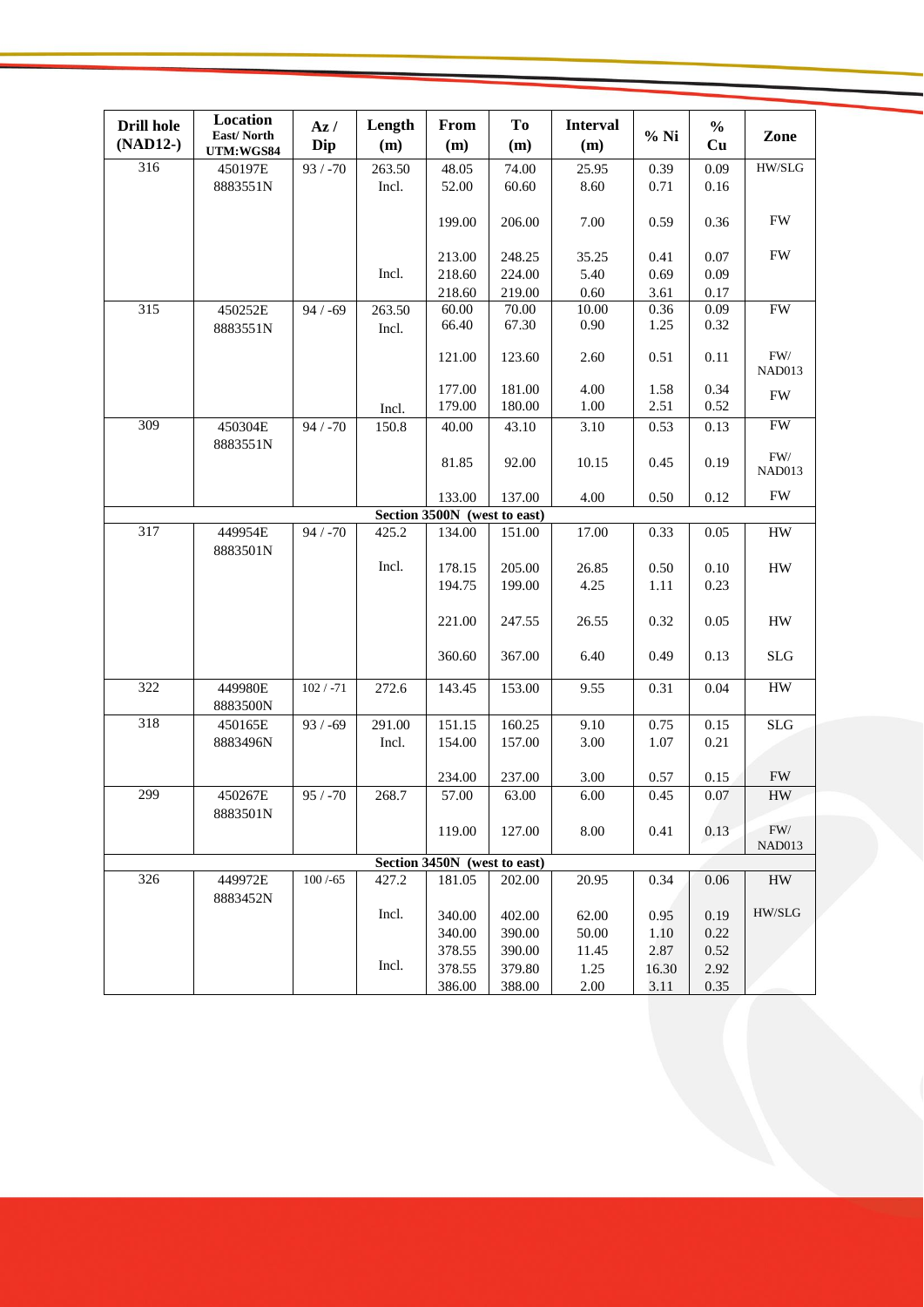| <b>Drill hole</b><br>(NAD12-) | Location<br>East/North | Az/<br>Dip  | Length<br>(m) | From<br>(m)      | To<br>(m)        | <b>Interval</b><br>(m) | $%$ Ni       | $\frac{0}{0}$<br>Cu | Zone                |
|-------------------------------|------------------------|-------------|---------------|------------------|------------------|------------------------|--------------|---------------------|---------------------|
| 323                           | UTM:WGS84<br>450018E   | $91 / -67$  | 386.4         | 116.00           | 182.65           | 66.65                  | 0.32         | 0.05                | ${\rm HW}$          |
|                               | 8883450N               |             |               | 137.80           | 141.60           | 3.80                   | 1.01         | 0.18                |                     |
|                               |                        |             | Incl.         | 171.00           | 178.00           | $7.00\,$               | 0.53         | 0.07                |                     |
|                               |                        |             |               |                  |                  |                        |              |                     |                     |
|                               |                        |             |               | 304.00           | 324.00           | 20.00                  | 0.30         | 0.06                | <b>SLG</b>          |
| 306                           | 450094E                | $93 / -69$  | 360.00        | 216.00           | 242.00           | 26.00                  | 0.68         | 0.12                | <b>SLG</b>          |
|                               | 8883460N               |             |               | 220.00           | 229.00           | 9.00                   | 1.22         | 0.21                |                     |
|                               |                        |             | Incl.         | 225.00           | 225.60           | 0.60                   | 3.92         | 0.46                |                     |
|                               |                        |             |               | 238.00           | 240.00           | 2.00                   | 1.16         | 0.13                |                     |
|                               |                        |             |               |                  |                  |                        |              |                     |                     |
|                               |                        |             | Incl.         | 295.10           | 299.00           | 3.90                   | 0.72         | 0.28                |                     |
| 308                           |                        |             |               |                  |                  |                        |              |                     | <b>FW</b><br>HW/SLG |
|                               | 450141E                | $96 / -71$  | 307.5         | 148.30           | 219.00           | 70.70<br>5.80          | 0.36<br>0.52 | 0.09                |                     |
|                               | 8883451N               |             | Incl.         | 151.20<br>178.00 | 157.00<br>181.60 | 3.60                   | 0.83         | 0.11<br>0.18        |                     |
|                               |                        |             |               | 189.90           | 191.85           | 1.95                   | 1.13         | 0.25                |                     |
|                               |                        |             |               |                  |                  |                        |              |                     |                     |
|                               |                        |             |               | 229.70           | 287.00           | 57.30                  | 0.76         | 0.18                | <b>FW</b>           |
|                               |                        |             |               | 235.00           | 258.00           | 23.00                  | 1.35         | 0.24                |                     |
|                               |                        |             | Incl.         | 239.50           | 242.00           | 2.50                   | 4.15         | 0.66                |                     |
|                               |                        |             |               | 249.00           | 250.00           | $1.00\,$               | 3.42         | 0.20                |                     |
|                               |                        |             |               |                  |                  |                        |              |                     |                     |
|                               |                        |             | Incl.         | 282.00           | 287.00           | 5.00                   | 1.10         | 0.40                | <b>FW</b>           |
|                               |                        |             |               |                  |                  |                        |              |                     |                     |
| 310                           | 450197E                | $100 / -70$ | 305.80        | 99.35            | 122.00           | 22.65                  | 0.30         | 0.06                | <b>SLG</b>          |
|                               | 8883451N               |             | Incl.         | 102.00           | 107.00           | 5.00                   | 0.51         | 0.11                |                     |
|                               |                        |             |               | 171.3            | 180.35           | 9.05                   | 0.54         | 0.09                | SLG                 |
|                               |                        |             |               |                  |                  |                        |              |                     |                     |
|                               |                        |             | Incl.         | 202.80<br>215.00 | 226.00<br>226.00 | 23.20<br>11.00         | 0.44<br>0.51 | 0.09<br>0.10        | <b>FW</b>           |
|                               |                        |             |               |                  |                  |                        |              |                     |                     |
|                               |                        |             |               | 234.00           | 277.50           | 43.50                  | 0.67         | 0.14                | FW                  |
|                               |                        |             | Incl.         | 242.20           | 259.00           | 16.80                  | 1.02         | 0.17                |                     |
| 313                           | 450252E                | $95 / -70$  | 261.00        | 73.00            | 86.00            | 13.00                  | 0.33         | 0.08                | SLG                 |
|                               | 8883451N               |             |               |                  |                  |                        |              |                     |                     |
|                               |                        |             |               | 117.00           | 129.00           | 12.00                  | 0.36         | 0.09                | <b>FW</b>           |
|                               |                        |             |               | 161.00           | 164.00           | 3.00                   | 0.66         | 0.33                | $\rm FW/$           |
|                               |                        |             |               |                  |                  |                        |              |                     | NAD013              |
| Section 3400N (west to east)  |                        |             |               |                  |                  |                        |              |                     |                     |
| 324                           | 449977E                | $103 / -69$ | 455.70        | 157.10           | 174.00           | 16.90                  | 0.34         | 0.07                | <b>HW</b>           |
|                               | 8883401N               |             |               | 196.00           | 235.00           | 39.00                  | 0.33         | 0.05                | HW                  |
|                               |                        |             | Incl.         | 202.30           | 207.30           | 5.00                   | 0.63         | 0.14                |                     |
|                               |                        |             |               | 229.90           | 234.00           | 4.10                   | 0.50         | $0.07\,$            |                     |
|                               |                        |             |               |                  |                  |                        |              |                     |                     |
|                               |                        |             | Incl.         | 376.00           | 426.00           | 50.00                  | 0.57         | $0.10\,$            | SLG                 |
|                               |                        |             |               | 391.00           | 392.00           | 1.00                   | 2.18         | 0.24                |                     |